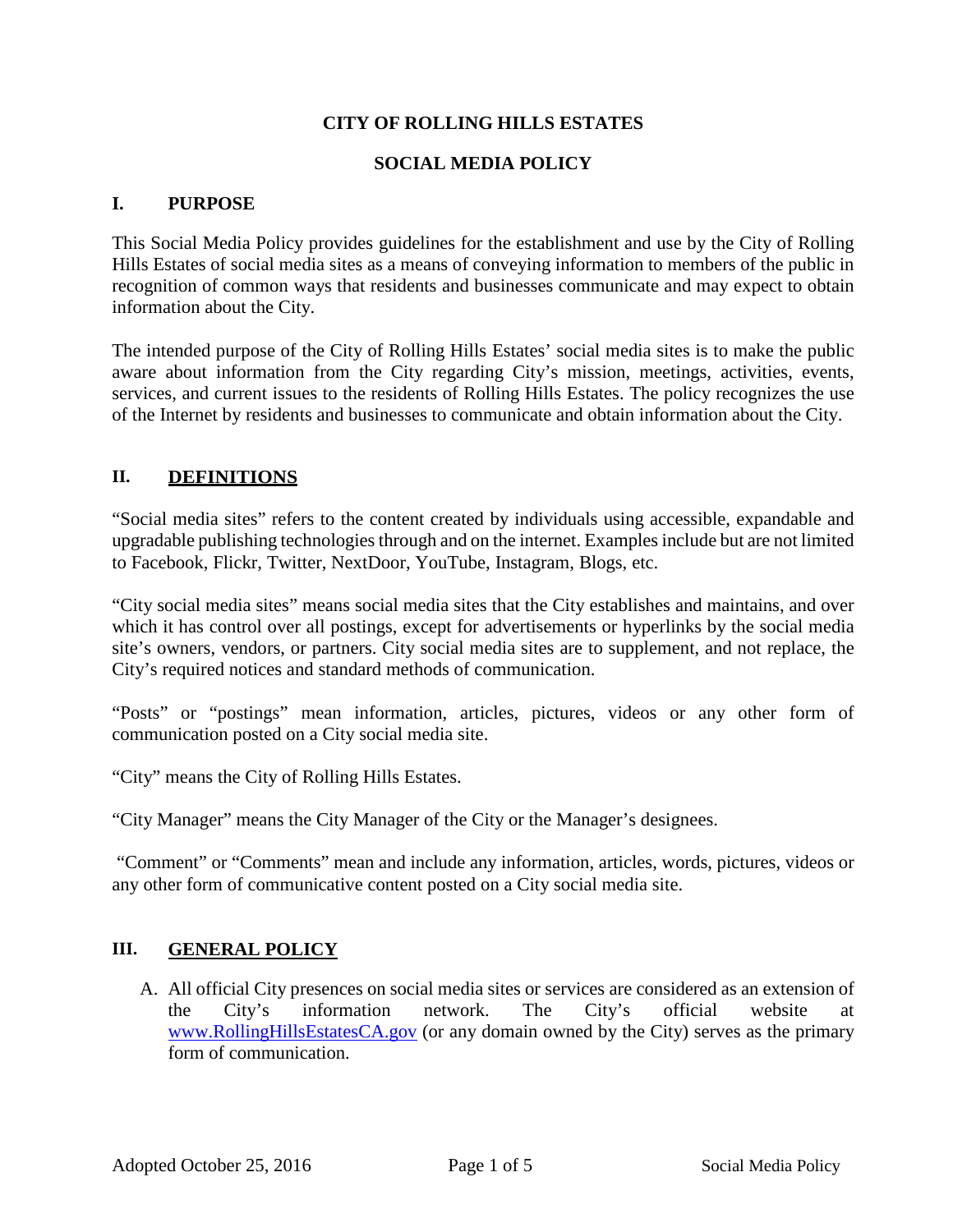- B. The establishment of the social media sites is subject to approval by the City Manager through the policy decision of City Council.
	- 1. The social media network accounts will be created using an official City email account and should bear the name and official logo of the City.
	- 2. All City social media sites will utilize authorized City contact information for account set-up, monitoring, and access.
	- 3. Use of personal email accounts or phone numbers by a City employee is not allowed for the purpose of setting-up, monitoring, or accessing city social media site.
- C. Social media sites will link back to the official City website for forms, documents, online services, and other information necessary when possible.
- D. Content posted on social media sites are subject to oversight by the City Manager and his/her designees(s).
	- 1. Employees representing the City government via social media outlets must conduct themselves appropriately and professionally at all times.
- E. All City social media sites are to adhere to applicable federal, state and local laws, regulations and policies, including but not limited to California Public Records Act, the Ralph M. Brown Act.
	- 1. This includes adherence to established laws and policies regarding records retention, conflicts of interest and copyright.
	- 2. Any content maintained on a City social media site that is related to City business, including a list of subscribers and posted communication may be considered a public record and subject to public disclosure. Content related to City business should be in an accessible format so it can be produced in response to a request.
- F. Members of the City Council, and any Commission or Committee may "like," "share," or "retweet" any published postings to promote City news and/or events; but, must not respond or use the site or any form of electronic communication to respond to or engage in serial meetings, or discuss, deliberate, or express opinions on any issue within the subject matter jurisdiction of the body.
- G. City social media sites should comply with usage rules and regulations required by the site provider, including privacy policies.
- H. The City's social media policy should be accessible to all users either made available on social media site or the City's website.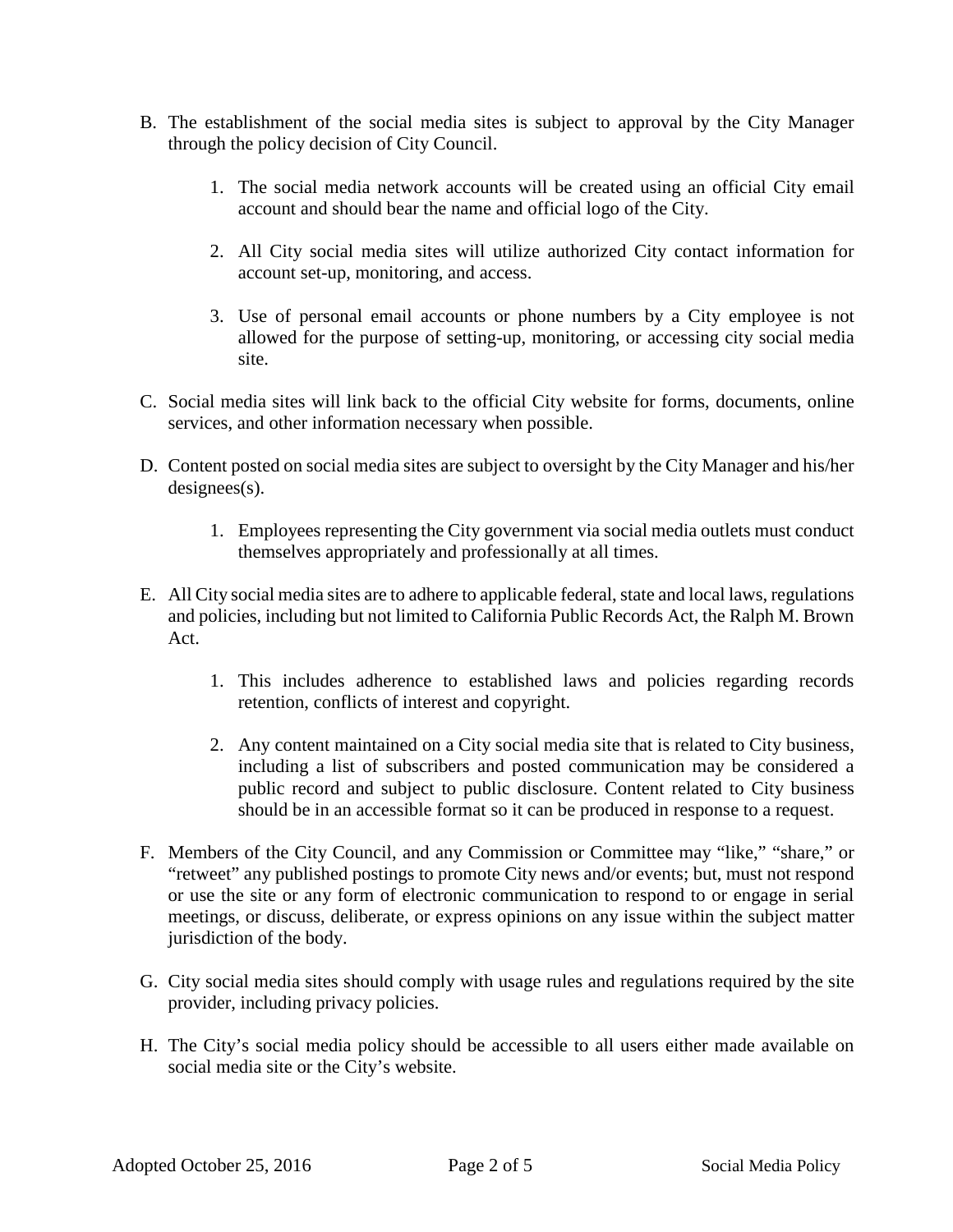- I. City employees and designees representing the City on social media sites will conduct themselves as professional representatives of the City in accordance with all City policies at all times.
- J. City social media sites may contain content, including but not limited to, advertisements or hyperlinks over which the City has no control. The City does not endorse any hyperlink or advertisement placed on the City social media sites by the social media site's owners, vendors or partners.
- K. The City reserves the right to change, modify, or amend all or part of this policy at any time.
- L. The City reserves the right to terminate any City social media site without notice.

## **IV. CONTENT STANDARD AND GUIDELINES**

- A. The content of City social media sites should only pertain to City-sponsored or City-endorsed programs, services, and events. Content includes, but is not limited to, information, photographs, videos, and hyperlinks.
- B. Social Media staff are determined by the City Manager and are given the authority to use social media on behalf of the City and given responsibility to ensure appropriateness of content.
	- 1. Any employee authorized to post items on any of the City's social media sites must review, be familiar with, and comply with the social media site's use policies and terms and conditions.
	- 2. Any employee authorized to post items on any of the City's social media sites will not express his or her own personal views or concerns through such postings. Instead, postings on any of the City's social media sites by an authorized City employee must only reflect the views of the City.
- C. Content posted to the City's social media sites must contain hyperlinks directing users back to the City's official website for in-depth information, forms, documents or online services necessary to conduct business with the City whenever possible.
- D. Postings may be made primarily during normal business hours. After-hours or weekend postings may be made when the news or information is relevant to an event or activity occurring, in the event of a disaster/emergency situation, or with the approval of the City Manager.
- E. Postings must contain information that is freely available to the public and not be confidential as defined by any City policy or state or federal law.
- F. Postings may not contain any employee's personal information, except for the names of employees whose job duties include being available for contact by the public.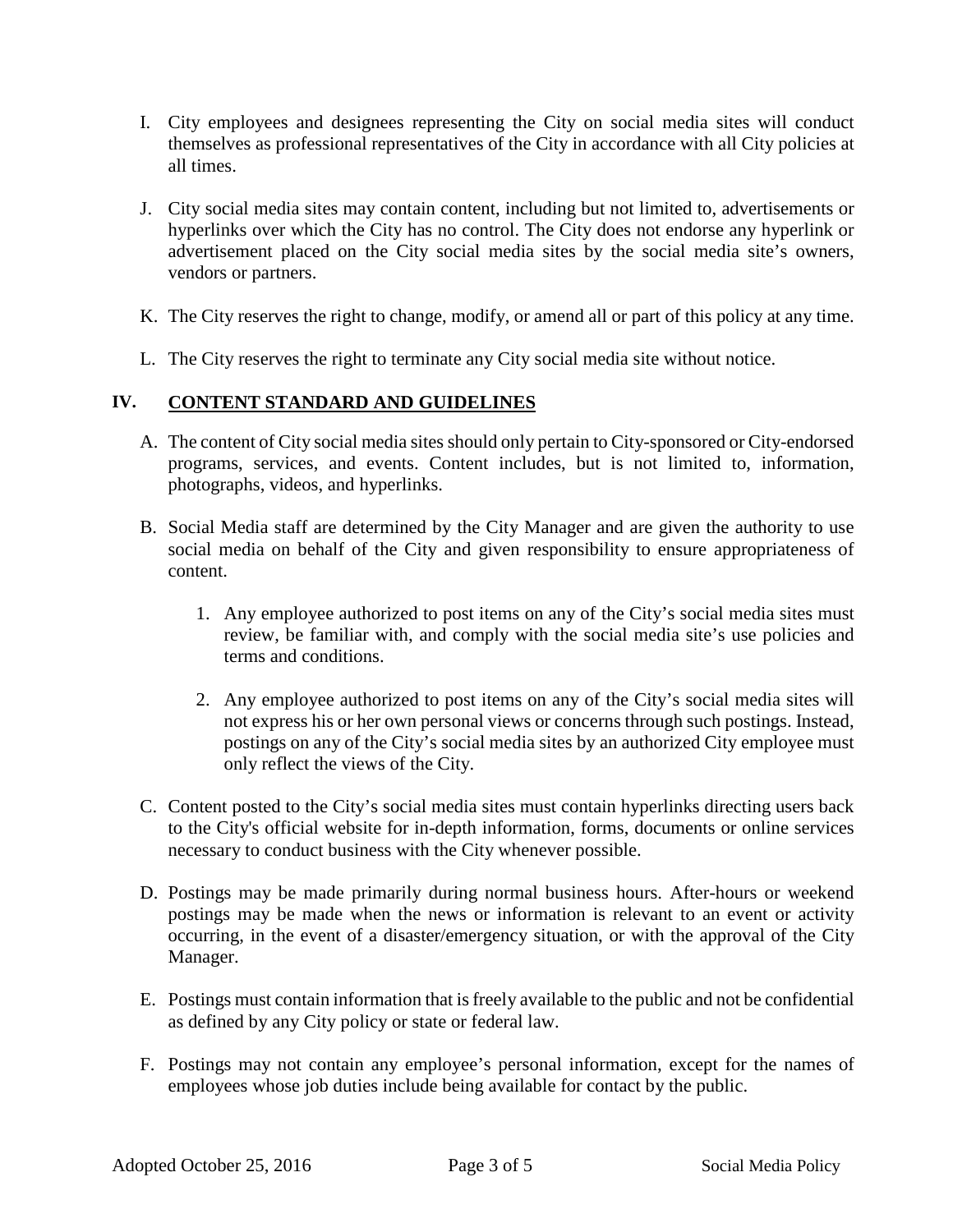G. Except as expressly provided in this Policy, accessing any social media site must comply with all applicable City policies pertaining to communications and the use of the internet by employees, including email content.

# **V. COMMENT GUIDELINES**

- A. The City reserves the right to implement or remove any functionality of its social media sites, when deemed appropriate by the City Manager. This includes, but is not limited to, information, articles, pictures, videos or any other form of communication that is posted on a City social media site.
- B. As a public entity the City must abide by certain standards to serve all its constituents in a civil and unbiased manner.
- C. When available, the City utilizes social media site automatic content filtering features to ensure content is using appropriate, non-offensive language to keep with the intent of a "family friendly" forum. All City social media content is subject to monitoring. Comments containing any of the following inappropriate forms of content will not be permitted on any of the City's social media sites and are subject to removal and/or restriction by the City Manager:
	- 1. Comments not related to the original topic, including random or unintelligible comments; profane, obscene, violent, or pornographic content and/or language;
	- 2. Content that promotes, fosters or perpetuates discrimination on any legally protected category to include race, religious creed, color, national origin, ancestry, sex, age, physical or mental disability, medical condition, sexual orientation, marital status, gender identity, gender expression, genetic characteristics or information, military and veteran's status, or any other category protected by federal or state law, including association with individuals with these protected characteristics or perception that an individual has one or more of these protected characteristics;
	- 3. Defamatory or personal attacks;
	- 4. Threats to any person or organization;
	- 5. Comments in support of, or in opposition to, any political campaigns or ballot measures;
	- 6. Solicitation of commerce, including but not limited to advertising of any business or product for sale;
	- 7. Conduct in violation of any federal, state or local law;
	- 8. Encouragement of illegal activity;
	- 9. Information that may tend to compromise the safety or security of the public or public systems; or